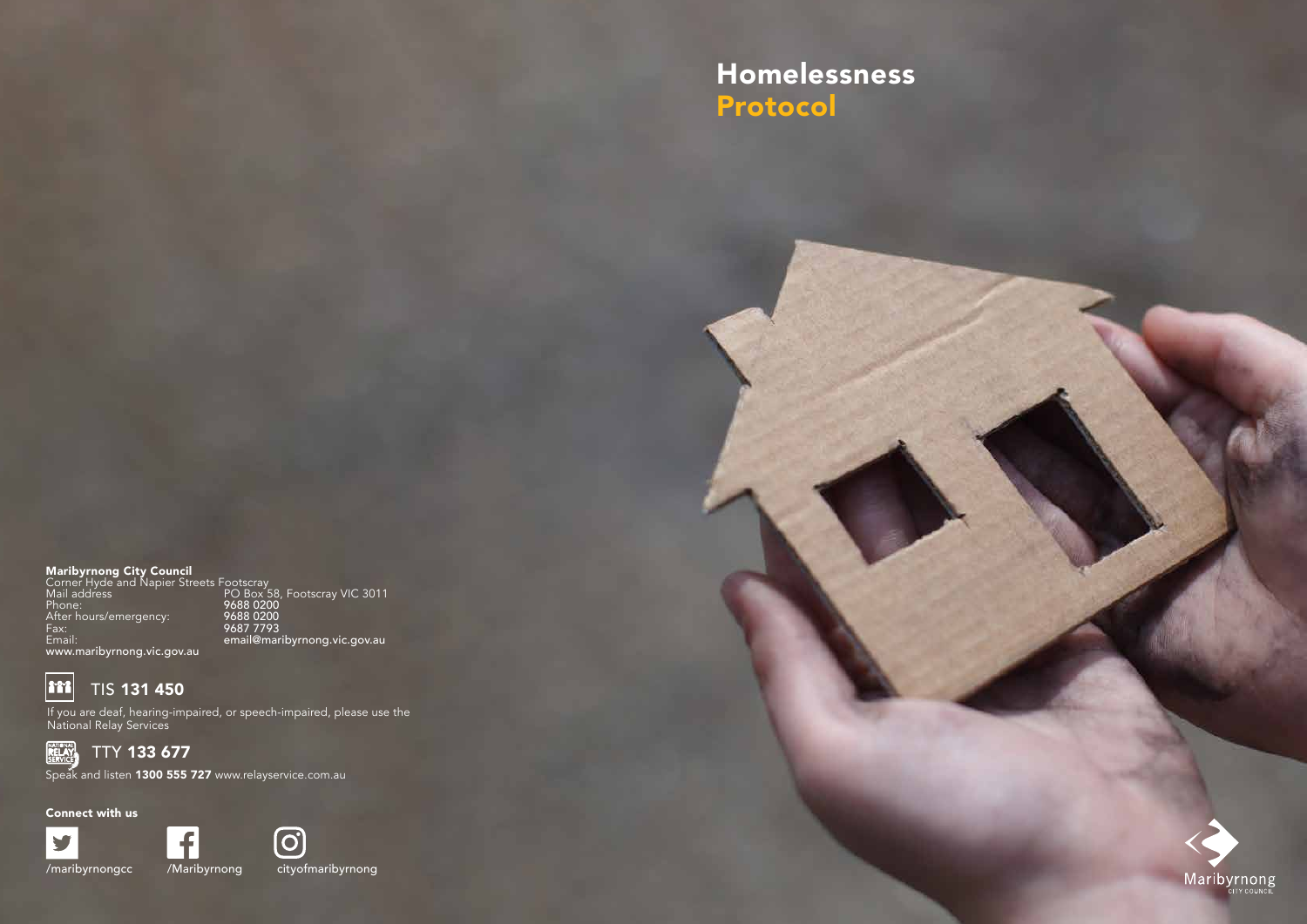We acknowledge the Australian Aboriginal and Torres Strait Islander peoples of this nation.

We acknowledge the people of the Kulin nation as traditional custodians of the lands on which Maribyrnong City Council is located and where we conduct our business.

We pay our respects to ancestors and Elders, past and present.

We are committed to honoring Australian Aboriginal and Torres Strait Islander peoples' unique cultural and spiritual relationships to the land, waters and seas and their rich contribution to society.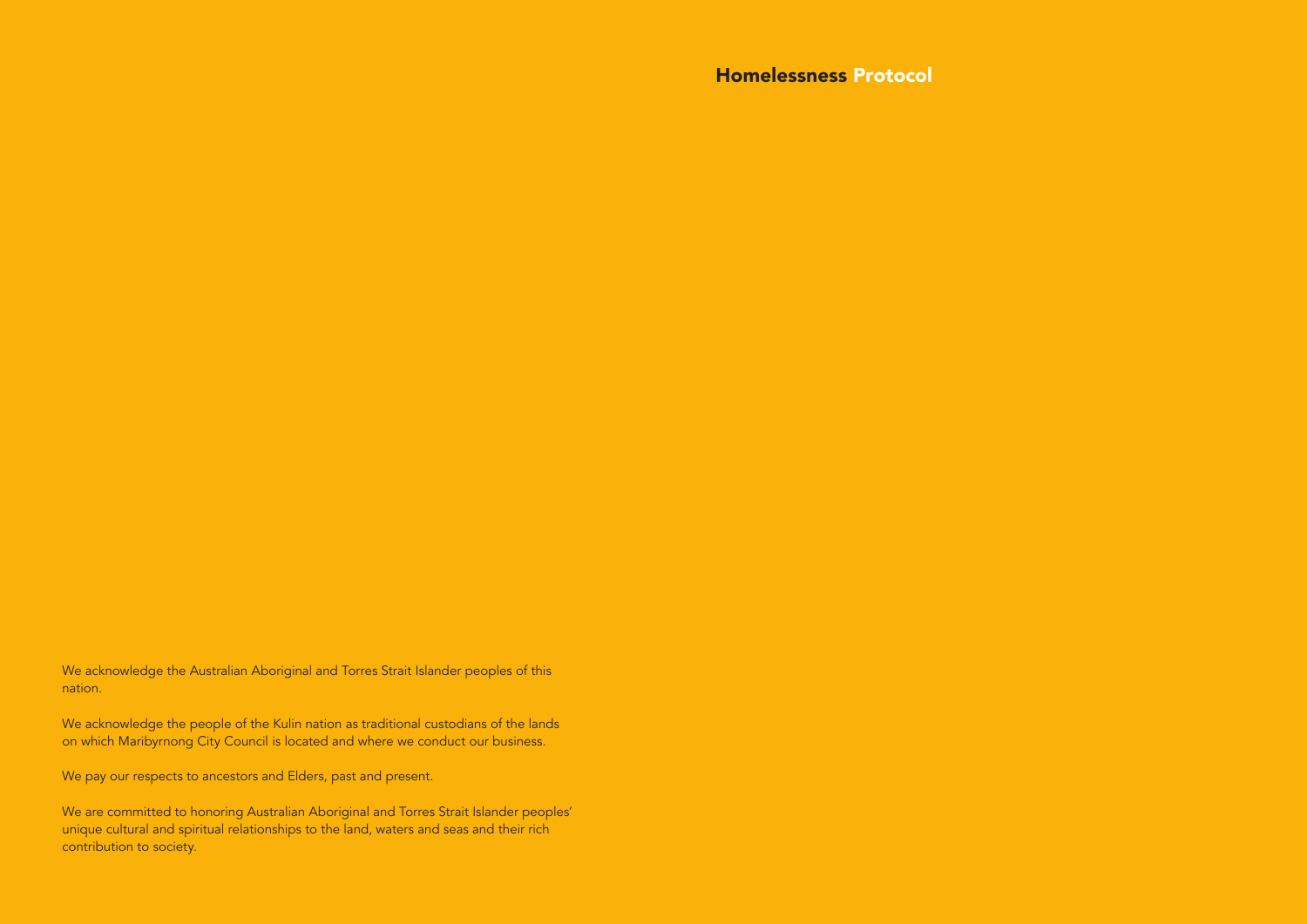

### Contents

| Mayor's message                                                  | 5  |
|------------------------------------------------------------------|----|
| What is homelessness?                                            | 6  |
| The causes and impacts of homelessness                           |    |
| The prevention of homelessness                                   |    |
| Council's approach to homelessness                               | 8  |
| Purpose of the Homelessness Protocol                             | 10 |
| Housing and emergency relief services in the City of Maribyrnong | 11 |
| <b>Assertive Outreach Network</b>                                | 11 |
| Unison Intake Assessment and Planning service                    | 12 |
| Principles and actions of Council's response to homelessness     | 13 |
| Appendix 1: policy and legislative context                       | 26 |
| References                                                       | 31 |

## Mayor's message

Homelessness is a significant issue across metropolitan Melbourne, with growing numbers of people presenting to homelessness services.

The Maribyrnong Homelessness Protocol reflects Council's commitment to preventing homelessness, and improving social justice and health and wellbeing outcomes for our community.

It further reflects our commitment to advocate for increased funding for homelessness services, and social and affordable housing development.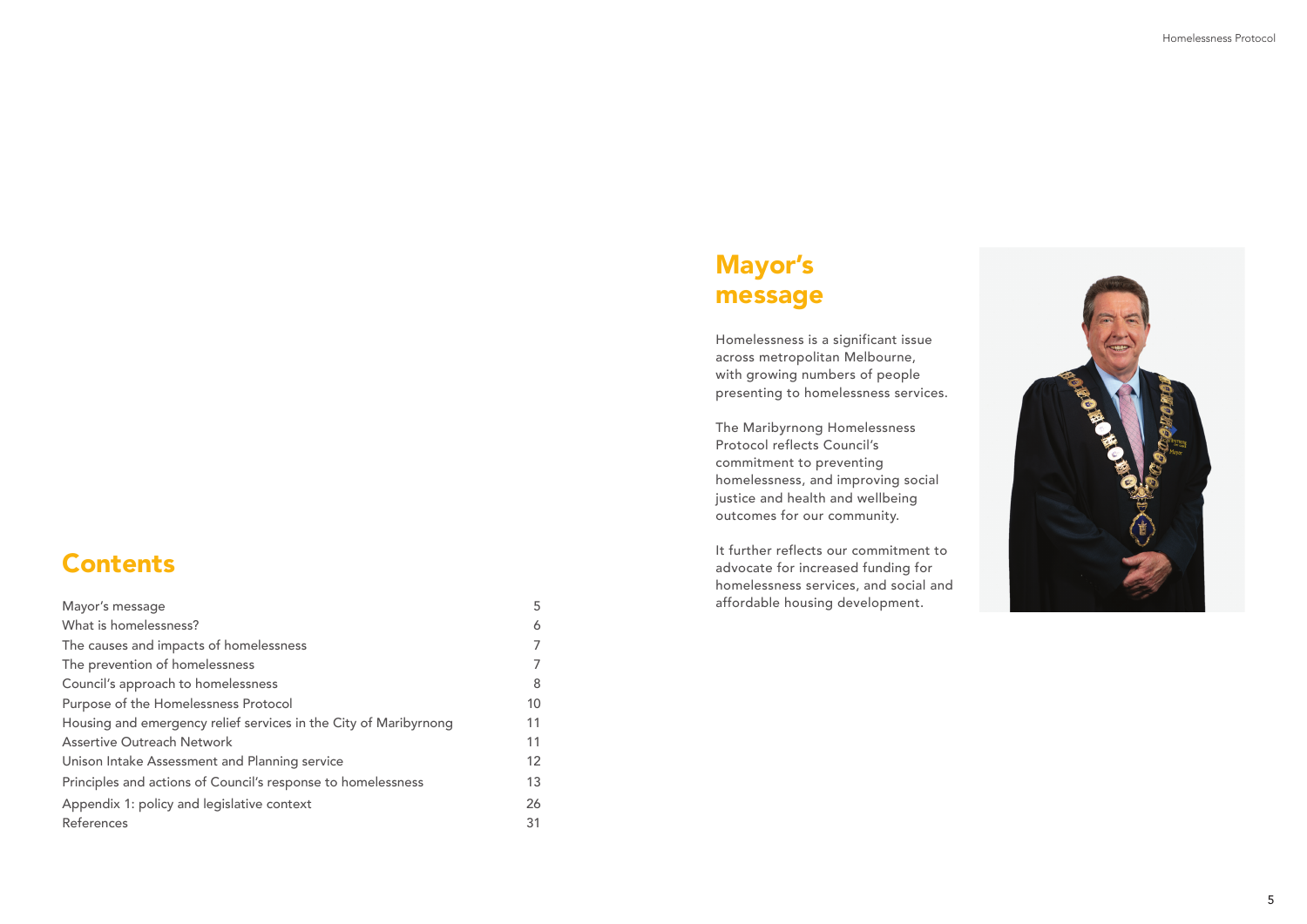# What is homelessness?

For the purposes of this protocol, the following cultural definition of homelessness will be used:

### Primary homelessness

People without conventional accommodation including sleeping rough on the streets or under bridges, camping in parks, squatting in derelict buildings, living in cars or railway carriages, or living in improvised dwellings , such as sheds, garages or cabins.

### Marginally housed

People in housing situations close to the minimum standard.







### Tertiary homelessness

People who live in a single room in a rooming house without their own bathroom, kitchen or security of tenure.

### Secondary homelessness

People moving between temporary accommodation such as friends or relative's houses, otherwise known as 'couch surfing'. People staying in refuges, hostels or boarding houses on a temporary basis (for less than 12 weeks).

The primary causes of homelessness are structural factors including poverty, housing affordability and housing insecurity and other cost of living impacts, such as food, health care, and utility costs.

Homelessness can often involve an interrelationship between different causes and impacts.

The other key causes of homelessness are individual factors including family violence, mental health problems, alcohol and other drugs and prisoner release (i.e. former prisoners experiencing homelessness or at risk of homelessness). This impacts significantly on chronic homelessness and people cycling in and out of homelessness and continuing to experience poverty and social isolation (Nicholson, 2017).

Tony Nicholson's report found that people sleeping rough reported a significant increase in mental health problems and alcohol and drug dependency issues as a result of homelessness (Nicholson, 2017).

## The causes and impacts of homelessness

## The prevention of homelessness

The prevention of homelessness refers to policies, practices and interventions that reduce the likelihood of someone experiencing homelessness.

It means providing people who are experiencing homelessness or at risk of homelessness with the resources and supports to create the opportunity for

housing security, reduce social isolation and encourage community participation and social inclusion (Gaetz and Dej, 2017, p 35).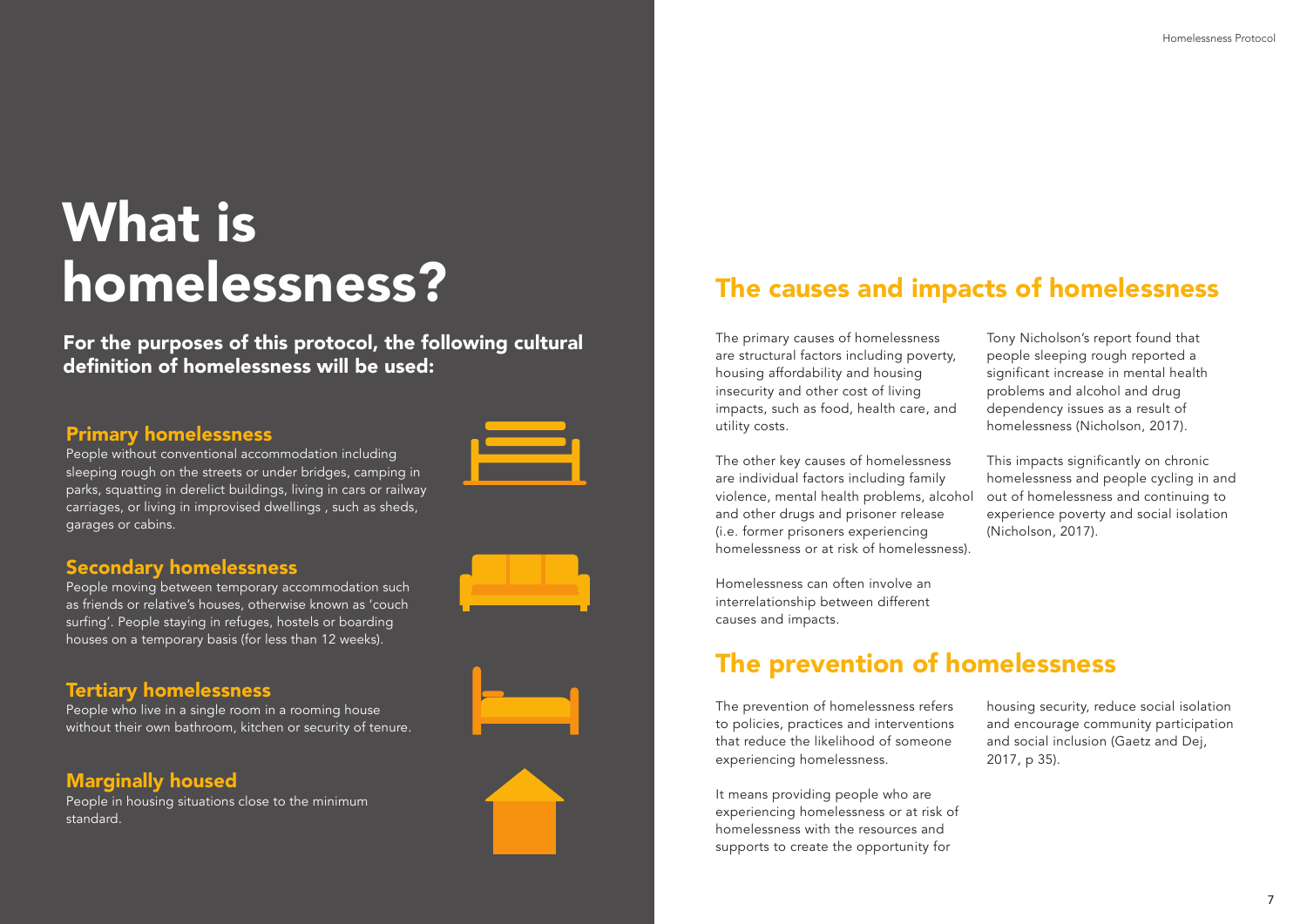Social justice is the pursuit of equal rights and equal opportunity for all people in our community.

Social justice seeks to redress the impact that social and economic inequalities have on both the people experiencing it and the wider community.

The harm minimisation or prevention approach to managing the causes and impacts of homelessness, is based on the key determinants of the health model for harm minimisation.

The determinants of health include gender, income and social status, education, physical environment, social support networks and access to health services. (World Health Organisation 2019).

This framework provides a foundation for Council's commitment and actions to protect human rights and promote social justice in the City of Maribyrnong.

This model states that the context of people's lives determine their health, and so blaming individuals for having poor health or crediting them for good health is inappropriate.

Individuals are unlikely to be able to directly control many of the determinants of health (World Health Organisation 2019).

- Strengthen Council's response to family violence and violence against women.
- Ensure the development of policy, programs and services considers the specific impacts of gender inequity on health, wellbeing and safety.
- Increase the number of safe and gender equitable facilities and public environments.

Council's approach aligns with the Council Plan 2017-2021, which incorporates the Health and Wellbeing Plan, and the Human Rights and Social Justice Framework 2017-2021.

- Victorian Charter for Human Rights and Responsibilities 2006.
- Maribyrnong City Council General Purpose Local Law 2015.
- Child Safety Standards and Maribyrnong Youth Services
- Statement of Commitment to Child Safety.

Council's approach to homelessness is based on the principles of social justice and harm minimisation or prevention.

Council's approach to homelessness also aligns with Gender Equity Strategy – Towards Gender Equity 2030.

The objectives of this strategy include:

Family violence is the number one cause of homelessness for women in Australia.

40 percent of women who are clients of specialist homelessness services cite family violence as the main reason for seeking assistance (Council of Homeless Persons 2019).

Council's approach to homelessness further aligns with the following legislation:

- Local Government Act 1989.
- Public Health and Wellbeing Act 2008.

Further information on the policy and legislative alignment is contained in Appendix 1.

In addition, Council's approach reflects the work of the Inner Melbourne Action Plan (IMAP) on homelessness. This includes improving service coordination across the five IMAP Councils and advocating to the State Government for further funding for homelessness services.

## Council's approach to homelessness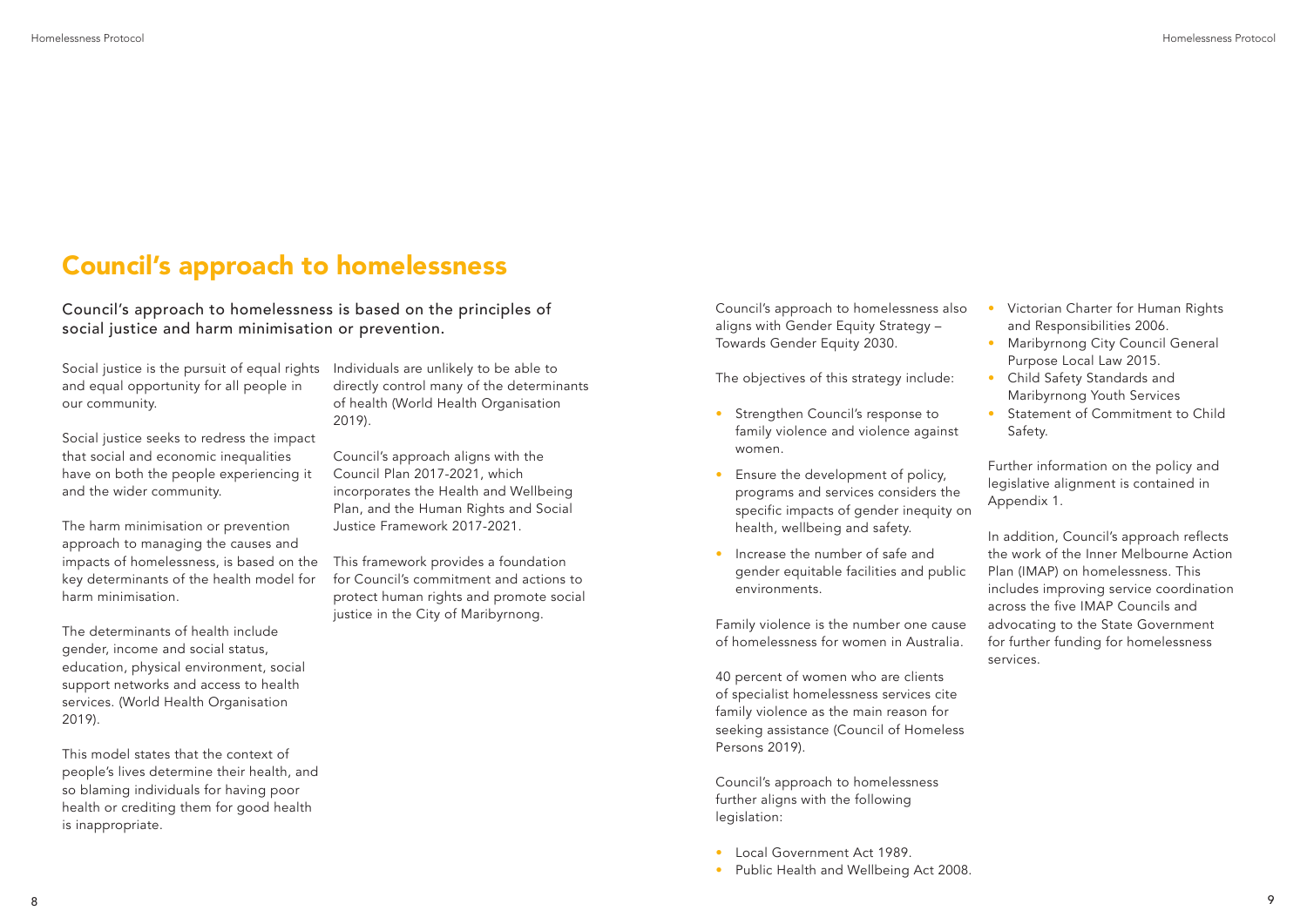- People experiencing or at risk of homelessness request information from Council about where to go for assistance.
- Improve service coordination between Council and the Assertive Outreach Network for the provision of homelessness services and support.
- Highlight the level and complexity of homelessness in the municipality by monitoring the extent and type of homelessness in Maribyrnong and the western region.
- Advocate for increased investment in homelessness services and social housing in the City of Maribyrnong and the western region.
- Persons experiencing or at risk of homelessness requests information from Council about where to go for assistance.
- Members of the community request support from Council for a person who is experiencing or at risk of homelessness.
- Council officers become aware of a person who is homelessness who is sleeping in a public place.

#### When will the protocol be applied?

The protocol will be applied when:

#### Where the protocol will be applied?

The protocol applies to public places such as parks, open spaces and community facilities which are accessible to the public and which are Council owned, controlled or managed.

The protocol does not apply to private property.

The purpose of the Homelessness Protocol is to provide a framework for Council to respond to people who are experiencing or at risk of homelessness in the City of Maribyrnong and encourage the implementation of prevention strategies.

### **Objectives**

## Purpose of the Homelessness Protocol

The Housing and Emergency Relief Services resource provides a quide to key services in the City of Maribyrnong.

These services help to address the immediate basic needs in times of crisis and can act as a safety net for people experiencing financial distress.

They can also assist with referral to more intensive support services such as financial counselling, mental health, family violence or alcohol and other drugs support.

## Housing and emergency relief services in the City of Maribyrnong

The Assertive Outreach Network (AON) was established in the western region of Melbourne in 2002.

The purpose of the network is to support people who present at the services who are homeless or at risk of homelessness (AON, 2017).

The agencies participating in the AON include homelessness support and local, State and Federal Government agencies. The participating agencies include: cohealth, Unison, Salvation Army, Saltwater Mercy Health, Wintringham Housing and Support, Maribyrnong City Council, Department of Health and Human Services and Centrelink (AON, 2017).

### Assertive Outreach Network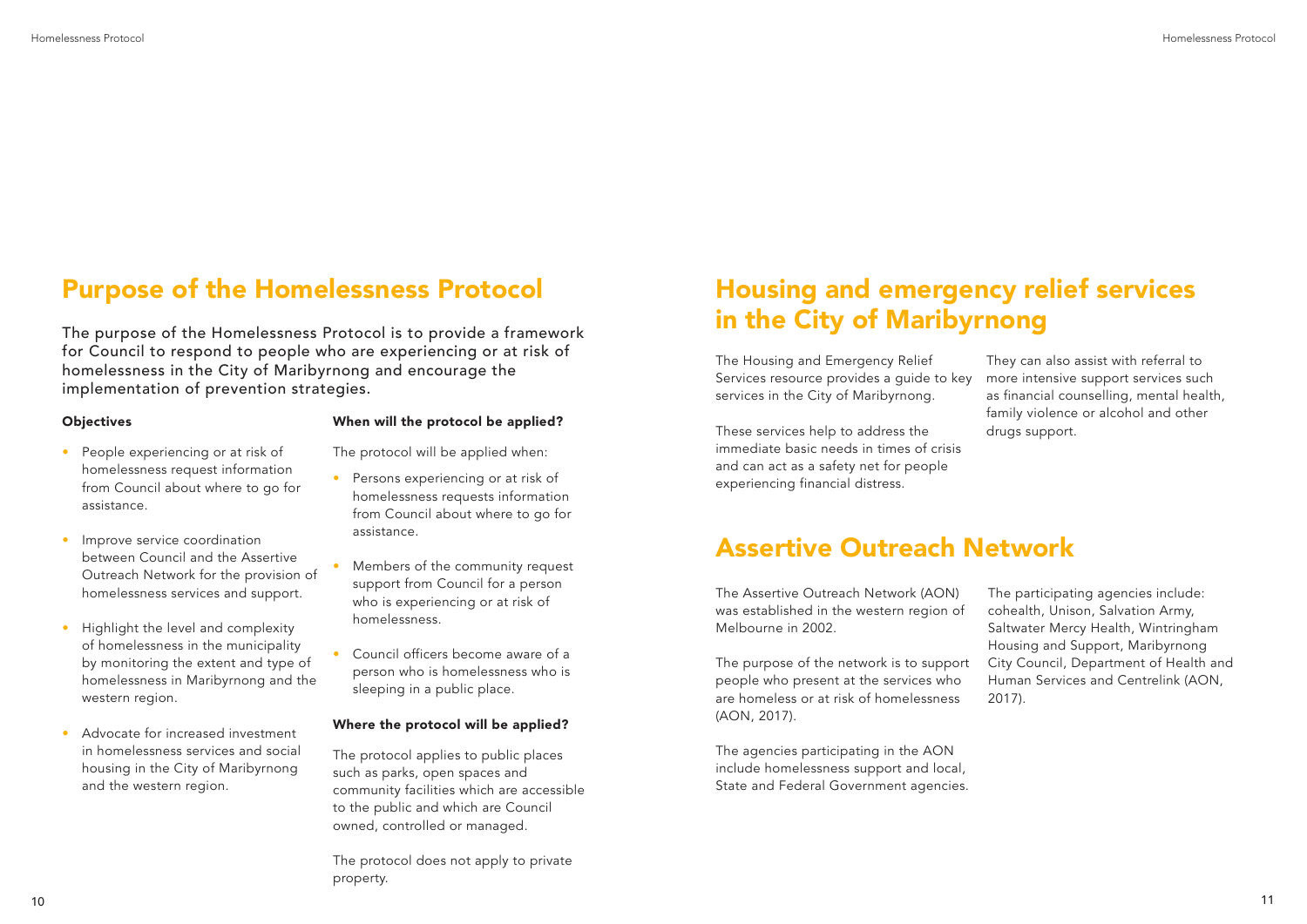The Unison Intake Assessment and Planning (IAP) service provides support for people who are homeless or at risk of homelessness.

This includes providing assessment, referral, advocacy and financial assistance to help people access crisis and transitional housing, support

services, private rental, public and community housing.

The Unison IAP service operates out of a central location in Seddon and an outpost in Werribee (Unison, 2019, p 10).

## Unison Intake Assessment and Planning service

The following principles provide a basis for how Council will respond to people who are homeless or at risk of homelessness in the City of Maribyrnong.

Principles and actions of Council's response to homelessness.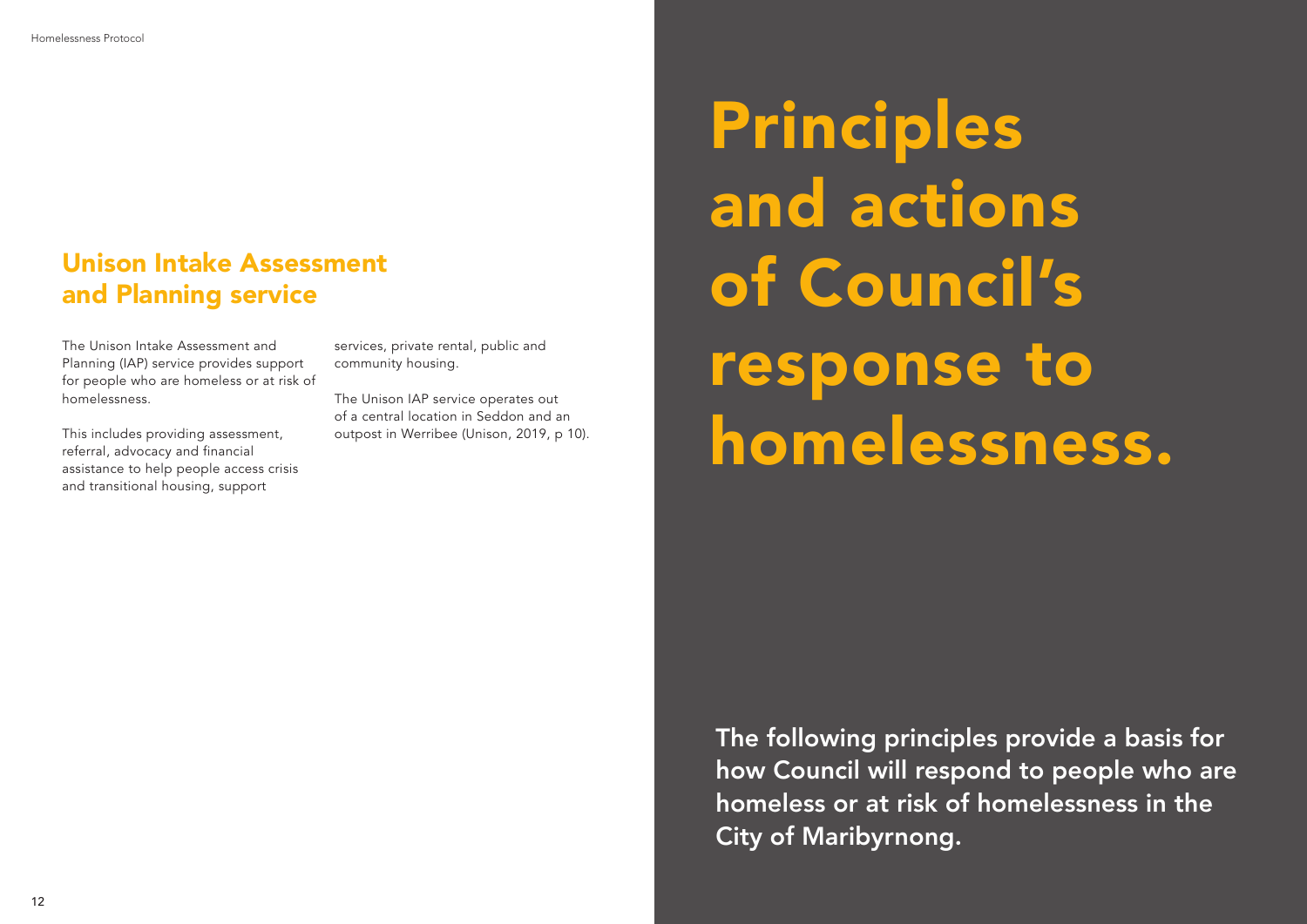- A copy of the Housing and Emergency Relief in Maribyrnong resource will be provided to all Council officers and people requesting assistance.
- Council officers may refer a person to the Unison IAP Service and other services outlined in the Housing and Emergency Relief in Maribyrnong resource if:
	- 1. Customer Services or other Council services or facilities receive a phone call, email or social media message from a member of the public or a person who is homeless or at risk.
		- This includes Community Centres, Neighbourhood Houses, Libraries, Phoenix Youth Services and the Maribyrnong Aquatic Centre.
	- 2. A person who is homeless or at risk presents at Customer Service or other Council service or facility.
- If Council officers decide to contact Unison IAP Service directly, they may request personal information to assist with the referral.
- All requests related to homelessness will be logged in Council's Customer Request Management (CRM).
- Training and education will be provided to relevant Council officers in partnership with local homeless service providers.

This includes Council officers who are in Customer Service and other Council owned facilities or services.

# Principle 1

Provide a consistent and informed response to requests for assistance.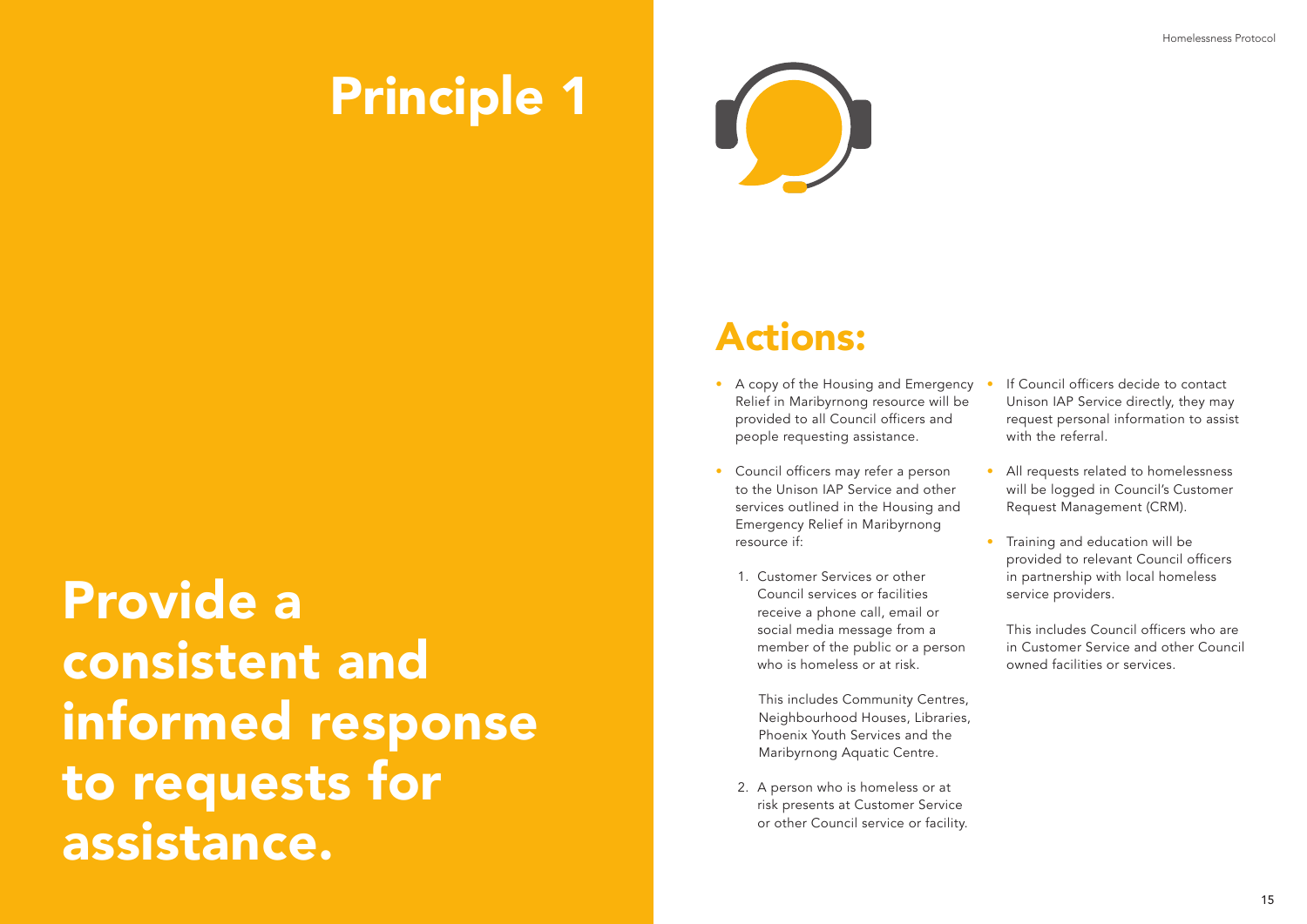

# Balance the rights of all people to be in public places, while respecting public safety, when responding to people sleeping rough or in an improvised dwelling in a public space\*. \*(Public space includes a park, street,

Council or community facility or car).

- If Council officers become aware of a person sleeping rough or in an improvised dwelling in a public place, they will contact cohealth First Response or Unison IAP Service which are listed in Housing and Emergency Relief in Maribyrnong.
- Council officers should not approach a person who is sleeping in a public place directly.
- Council officers will contact 000 if the person is unwell or at risk of harming themselves or others.
- If the person is under 16, Council officers will report to Police 000, even if the person is accompanied by an adult.
- Council Local Laws officers will undertake an inspection to determine if the person is camping under the General Purpose Local Law 2015.
- Under the General Purpose Local Law, a notice to comply will be issued if the inspection determines that it is camping. Local Laws officers may request personal information to issue a notice to comply.
- A person receiving a notice to comply needs to contact Council after receiving the notice, to acknowledge the notice and request time to remove personal items. The belongings of a person who is determined to be camping will be respected and will not be arbitrarily interfered with.
- All requests relating to sleeping in public places will be logged in CRM for investigation and referral.
- Training and education will be provided to Council officers who become aware of person sleeping in public place, in partnership with local homeless service providers. This includes Council officers in Local Laws and other Council owned facilities or services.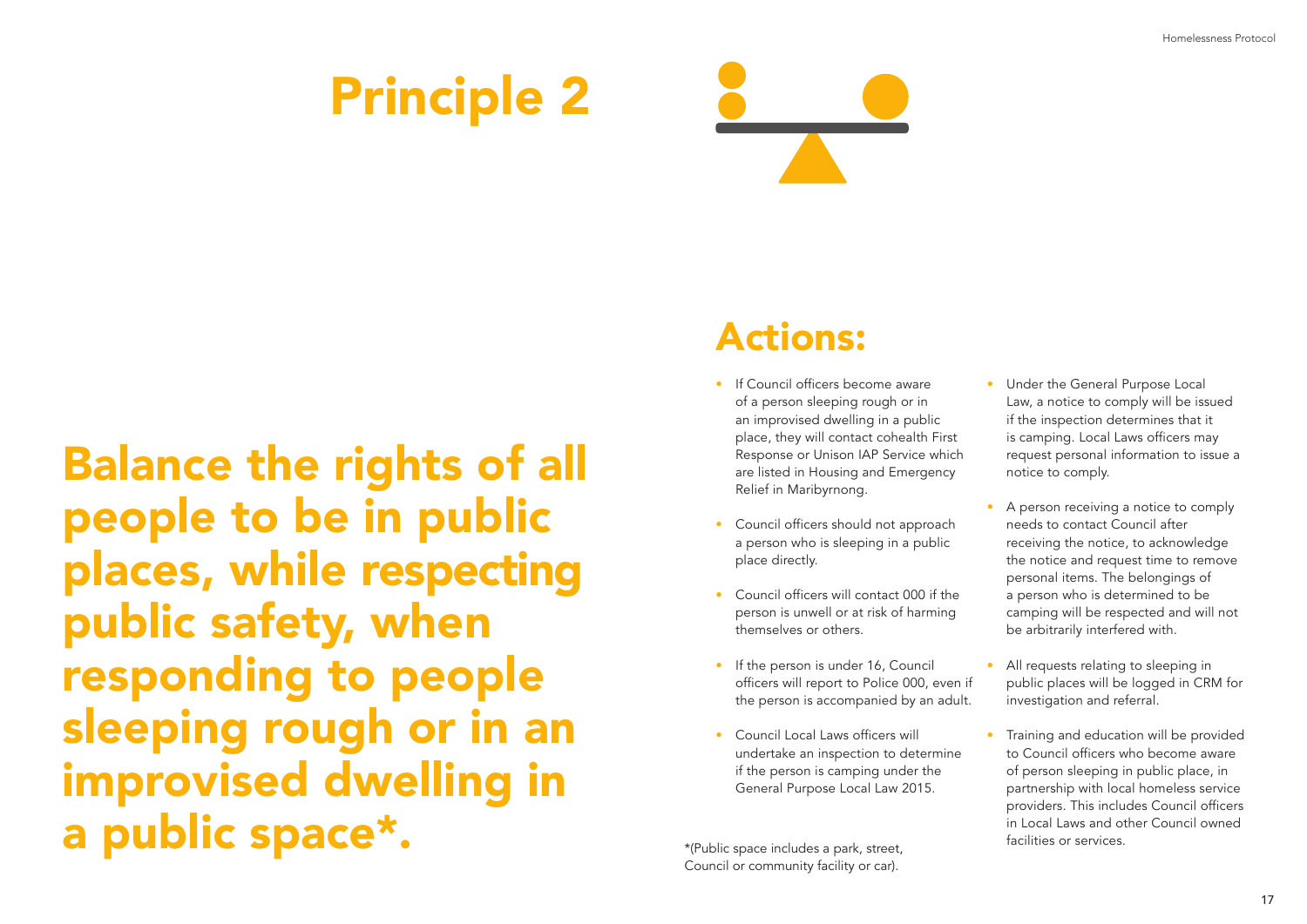Maintain commitment to equity of access to services and public places.



• Council will ensure that its programs and services are welcoming and inclusive.

This reflects the Human Rights and Social Justice Framework Pillar 4 Practice, which promotes equity of access to the municipality's services and public places.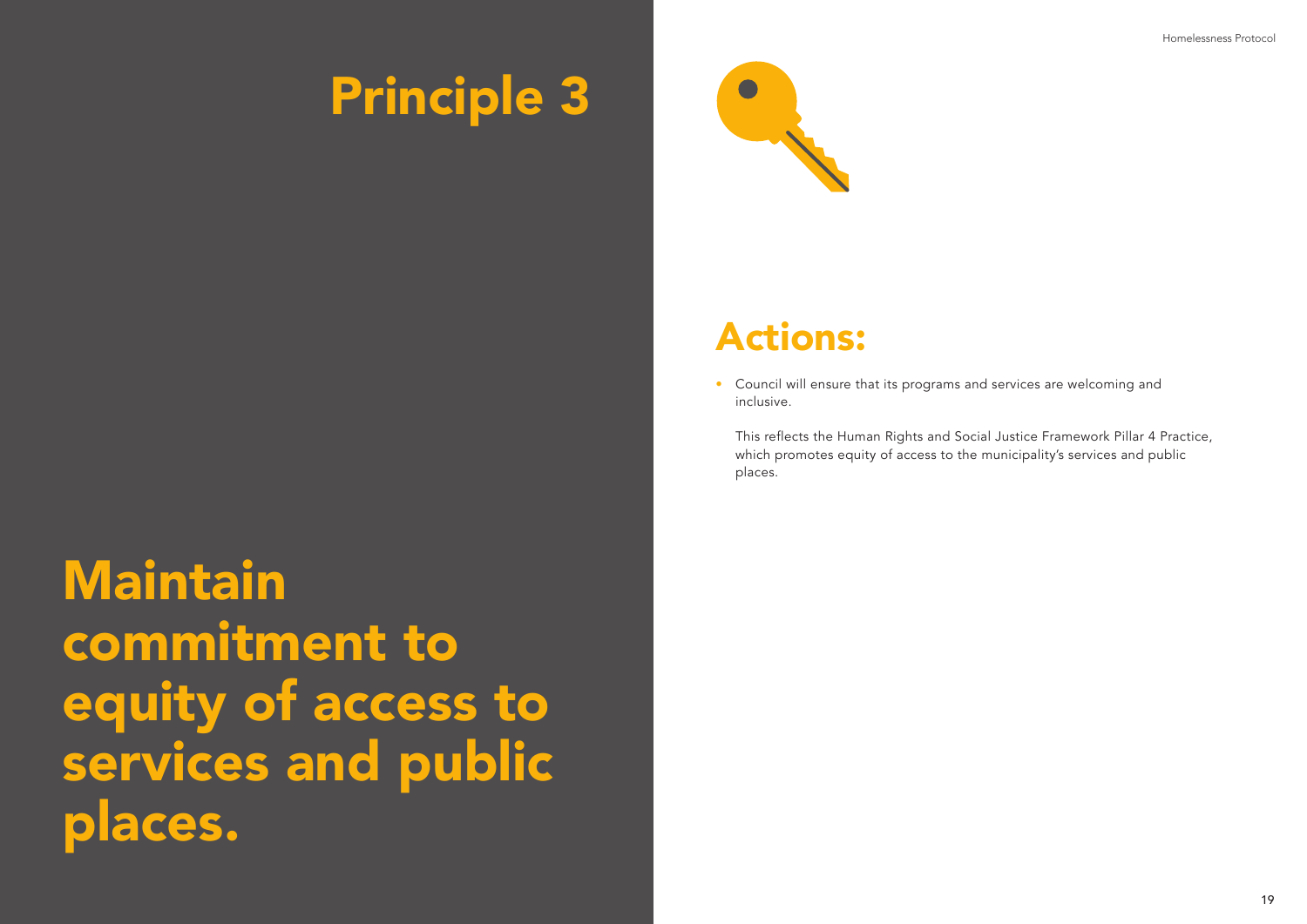Maintain collaborative partnerships between Council, homelessness services, and local police and emergency services.

- Council officers from the Community Services Division will regularly attend Assertive Outreach Network (AON) meetings.
- Council officers from Community Services and Regulatory Services will liaise with homelessness services, local police and emergency services.

• Council will provide information on its website and through the AON.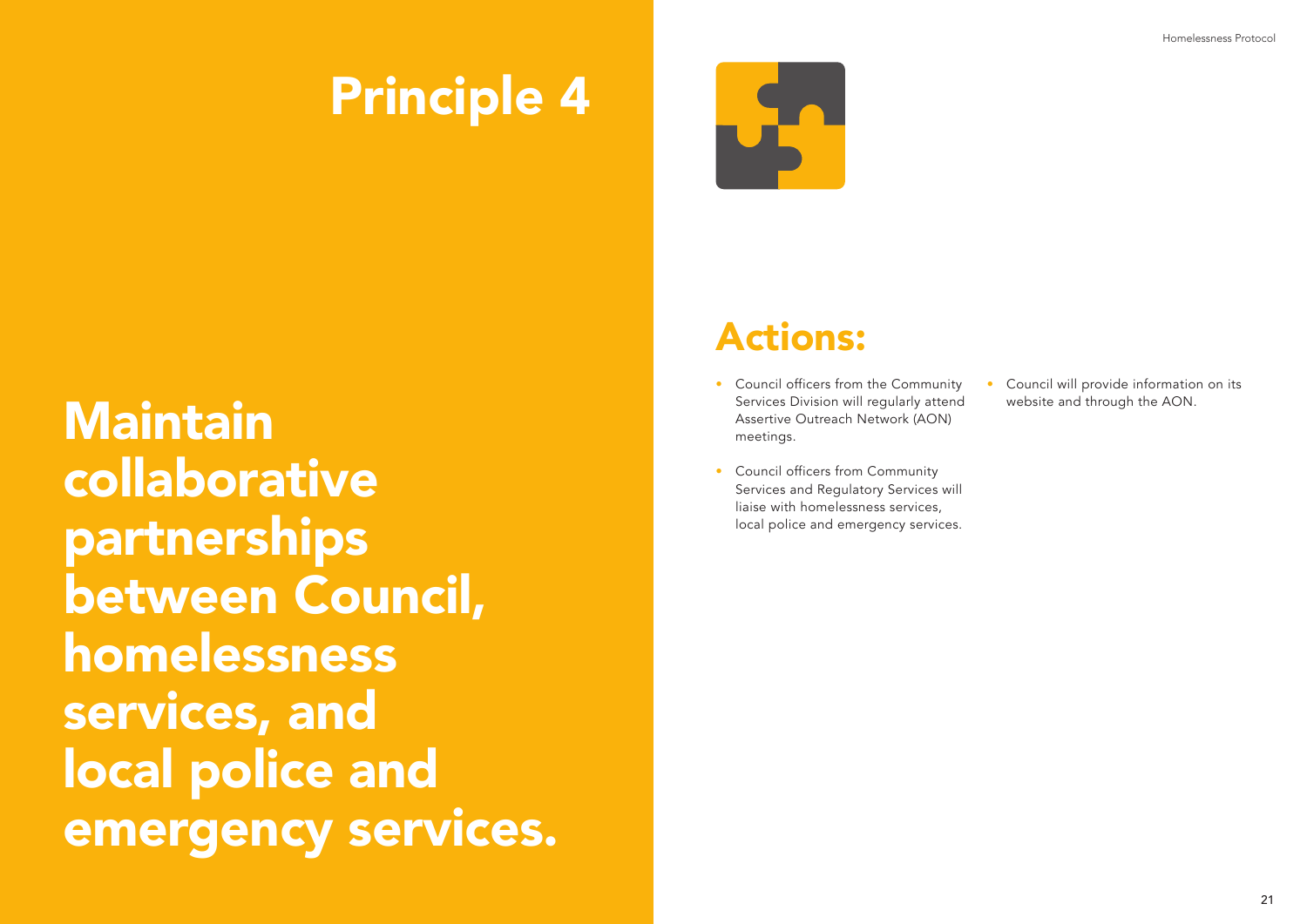

Use information about homelessness in the City of Maribyrnong, to advocate for increased investment in homeless services and social housing.

• CRM data and data from AON agencies will be used to help monitor homelessness in the City of Maribyrnong to inform advocacy.

• Council will work collaboratively with the Inner Melbourne Action Plan (IMAP) councils and western region Councils' to advocate for increased investment in homelessness services and social housing.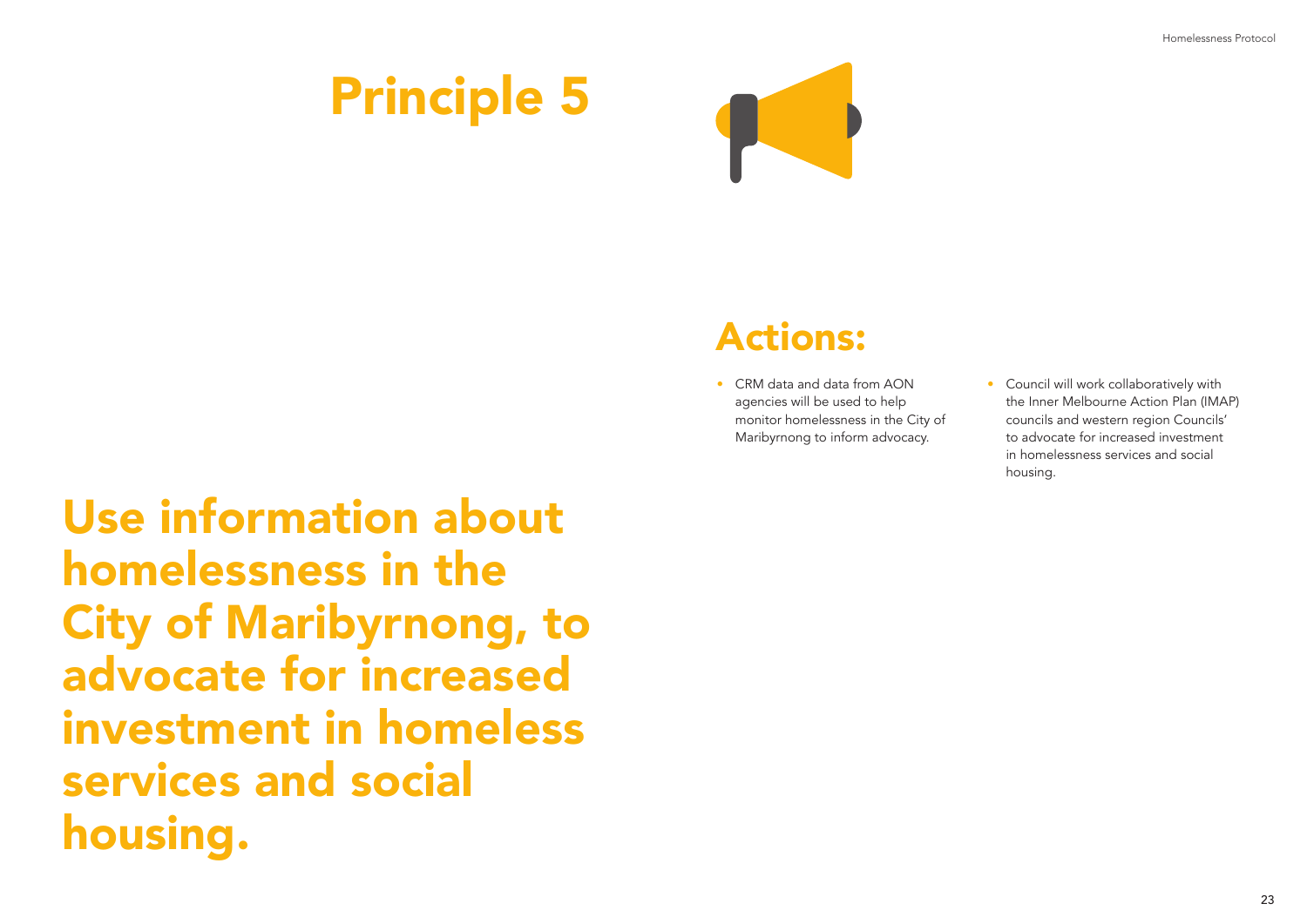Encourage local communities to treat people experiencing homelessness with care, dignity, safety and respect.



• Council will promote awareness of the • causes and impacts of homelessness through its advocacy and publications.

• Council will refer people who make contact in relation to homelessness, to information on the Council website.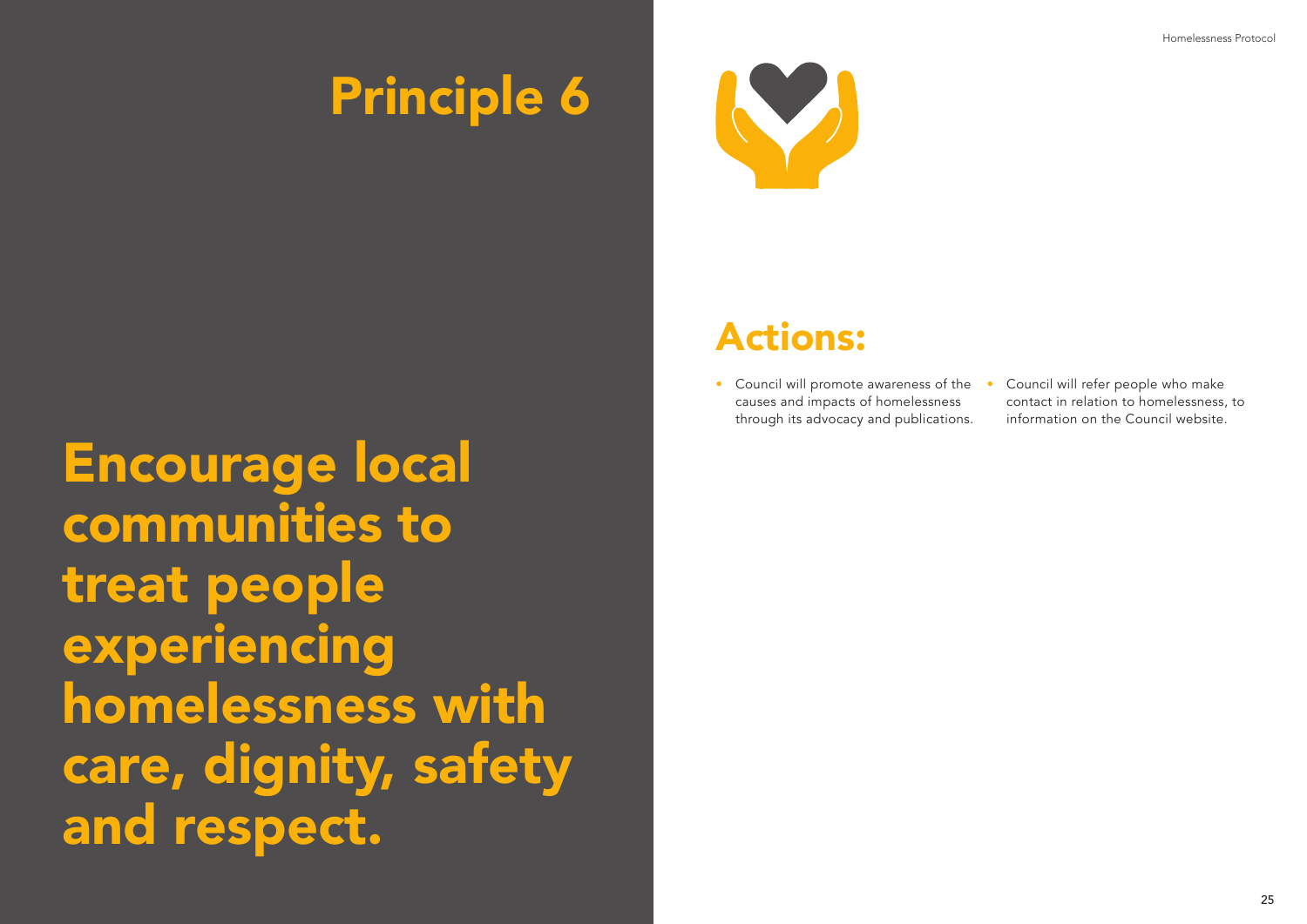## Appendix 1: policy and legislative context Local Government Act 2020

### Council Plan 2017-2021 (Incorporating the Municipal Public Health and Wellbeing Plan)

The Council Plan 2017-2021 is a legislative requirement under the Local Government Act 1989 and the Public Health and Wellbeing Act 2008. The Council Plan incorporates the Municipal Public Health and Wellbeing Plan which outlines Council's commitment and approach to health and wellbeing in the municipality.

The Wellbeing Commitment states that Council is committed to promoting and protecting the wellbeing of our community across all stages.

Council will achieve this through working to create and improve the physical, social, natural, cultural and economic environments that promote health and wellbeing.

The Strategic Objectives of the Council Plan include:

• Objective 1: Strong leadership Council will proactively lead our City using strategic foresight, innovation, transparent decision making and wellplanned, effective collaboration.

### • Objective 2: Health and inclusive communities

Council will provide and advocate for services and facilities that support people's wellbeing, health and safe living, connection to community, cultural engagement and whole of life learning.

- Objective 3: Quality places and spaces Council will lead the development of integrated built and natural environments that are well maintained, accessible and respectful of the community and neighbourhoods.
- Objective 4: Growth and prosperity Council will support diverse, wellplanned neighbourhoods and a strong local economy.
- Objective 5: Mobile and connected city Council will plan and advocate for a safe, sustainable and effective transport network and smart, innovative city.
- Objective 6: Clean and green Council will strive for clean, healthy city for people to access open spaces, cleaner air and water and respond to climate change challenges.

The Local Government Act 2020 outlines overarching governance principles and supporting principles, which are follows:

- 1. A Council must in the performance of its role give effect to the overarching governance principles.
- 2. The following are the overarching governance principles —
- a. Council decisions are to be made and actions taken in accordance with the relevant law;
- b. priority is to be given to achieving the best outcomes for the municipal community, including future generations;
- c. the economic, social and environmental sustainability of the municipal district, including mitigation and planning for climate change risks, is to be promoted;
- d. the municipal community is to be engaged in strategic planning and strategic decision making;
- e. innovation and continuous improvement is to be pursued;
- f. collaboration with other Councils and Governments and statutory bodies is to be sought;
- g. the ongoing financial viability of the Council is to be ensured;
- h. regional, state and national plans and policies are to be taken into account in strategic planning and decision making;
- i. the transparency of Council decisions, actions and information is to be ensured.

### Public Health and Wellbeing Act 2008

Under this Act, the function of a Council is to seek to protect, improve and promote public health and wellbeing within the municipal district and to apply the 'precautionary principle' to preventing and controlling public health risk.

### General Purpose Local Law 2015

The purpose of this Local Law is to regulate activities and uses on any land in the municipality. This includes activities or behaviour which may be dangerous, or detrimental to the quality of life and the environment of the municipal district or which could compromise public safety, Council land or assets.

Part 6 of the General Purpose Local Law states that the owner or occupier of land must not allow any person to occupy land without a planning permit. This includes occupation of a person with a caravan or motor home, shipping container, tent or vehicle.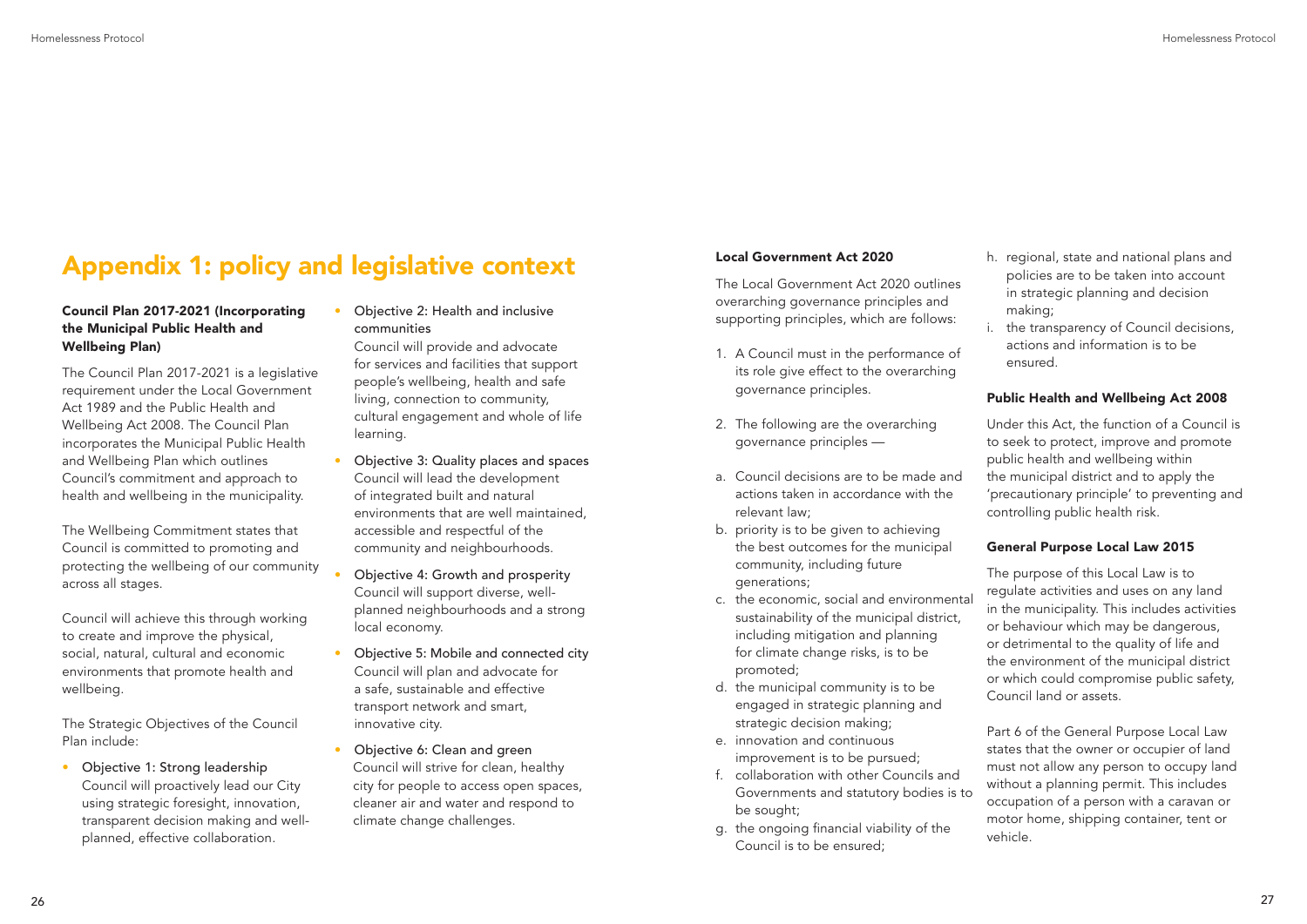### Maribyrnong Housing Strategy

The Maribyrnong Housing Strategy is the key strategic document for future residential development in the City of Maribyrnong.

It provides guidance on the types of development that are allowed in the City of Maribyrnong.

A key objective of the Housing Strategy is to increase the supply of affordable, public and social housing in the City of Maribyrnong.

Upholding the Charter of Human Rights and Responsibilities Act 2006 and other legislation relating to human rights.

### Human Rights and Social Justice Framework 2017-2021

The purpose of the Human Rights and Social Justice Framework is to provide a foundation for Council's commitment and actions to protect human rights and promote social justice in the City of Maribyrnong community. It aligns with the vision, principles and values of the Council Plan 2017-2021 and will apply to all of Council's laws, policies, programs and services.

The framework has four key pillars:

1. Compliance

### 2. Culture

Developing a culture of understanding of human rights and social justice across Council to support local communities.

#### 3. Advocacy

Advocating to reduce discrimination and disadvantage, and improve health and wellbeing in the municipality.

4. Practice

Promoting equity of access to the municipality's services and public places.

### Charter of Human Rights and Responsibilities Act 2006

The Charter of Human Rights and Responsibilities Act 2006 (the Charter) is a law that sets out the basic rights, freedoms and responsibilities of all people in Victoria. It is about the relationship between government and the people it serves.

The Charter lets the Victorian community know about which rights the Victorian Government will protect, how it intends to do this, and what the consequences are for failing to do so. It gives public authorities rules and a framework within which to operate, and the community a language and principles with which to engage public authorities.

Public authorities such as Councils, police, hospitals and public schools must consider these rights when making decisions, creating laws, setting policies and providing services.

The Charter provides a framework to assess actions by a public authority that may limit human rights.

### Gender Equity Strategy – Towards Gender Equity 2030

The vision of Towards Gender Equity 2030 is that all people in Maribyrnong flourish and live free from violence and discrimination and have equal status, rights, opportunities, representation and respect regardless of their gender.

The strategy has six objectives:

- 1. Ensure that our services are equipped to respond effectively to violence against women and family violence.
- 2. Work alongside the community to prevent gender based violence and normalise gender equality in public and private life.
- 3. Increase women's independence and role in decision making.
- 4. Ensure that the development of policy and programs and services considers the specific impacts of gender inequity on health, wellbeing and safety.
- 5. Increase the number of safe-equitable facilities and public environments to facilitate equal participation in community and civic life.
- 6. Take steps to be a safer and more gender equitable organisation.

### Family Violence Protection Act 2008

The Act includes a range of initiatives to better protect those subject to family violence, usually women and children, and to make perpetrators accountable for their actions.

### Child Safe Standards

In Victoria, all organisations that provide services or facilities for children and young people under 18 must implement Child Safe Standards to protect them from physical violence, sexual offences, emotional or psychological abuse and/or neglect.

The standards were introduced by the Victorian Government in response to the Betrayal of Trust Inquiry (the 2013 Parliamentary Inquiry into the Handling of Child Abuse by Religious and Other Non-Government Organisations).